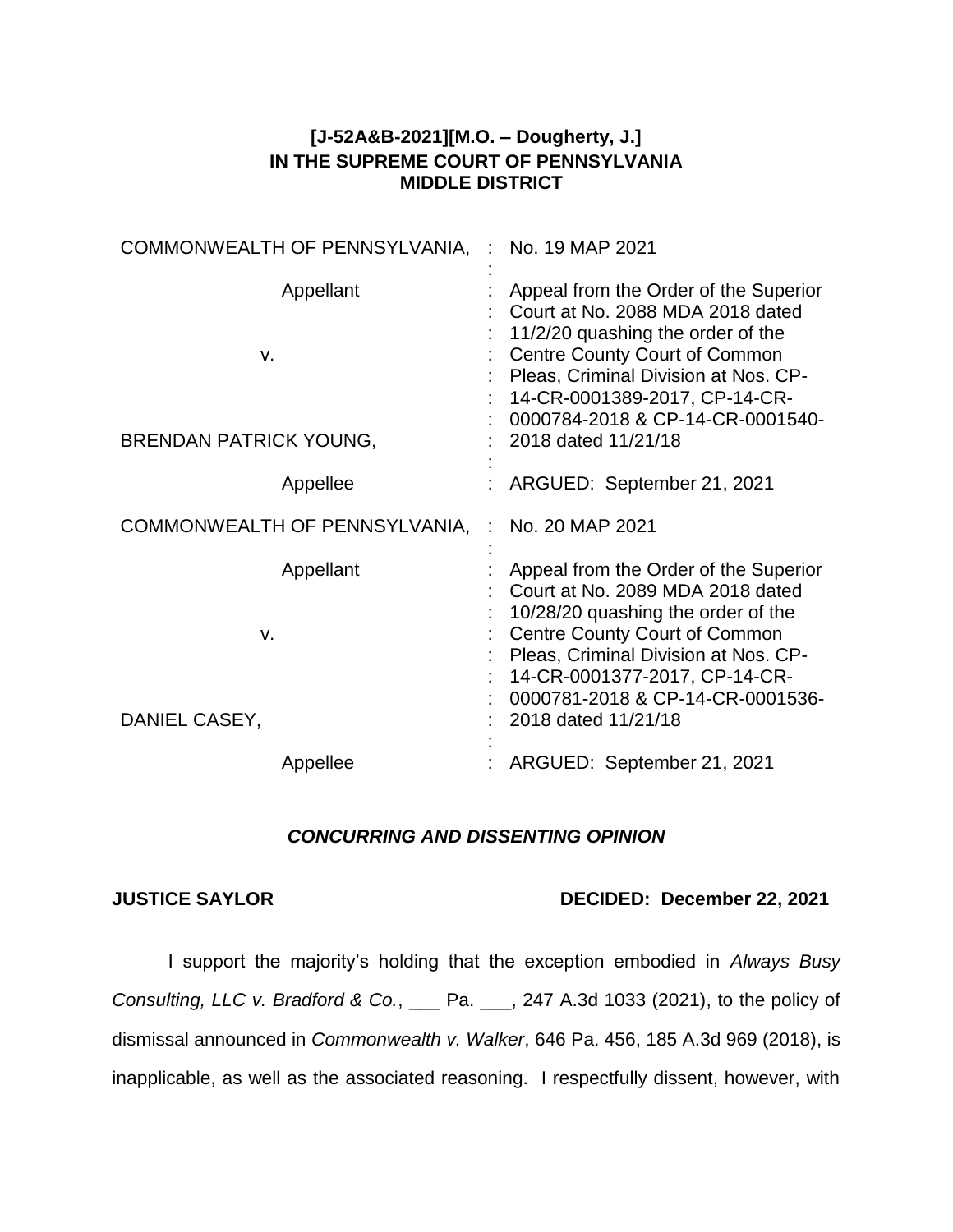respect to the determination that Rule of Appellate Procedure 902 applies to effectively eviscerate *Walker*.

The majority cites *Commonwealth v. Williams*, 630 Pa. 169, 106 A.3d 583 (2014), as evidencing this Court's previous reliance on Rule of Appellate Procedure 902 to alleviate the harsh effect of a quashal where a litigant has failed to file separate notices of appeal. *See* Majority Opinion, *slip op.* at 23. *Walker*, however post-dated Williams. Thus, the *Walker* Court was well aware that there was a long line of prior decisions, such as *Williams*, favoring remedial measures over quashal. *See Walker*, 646 Pa. at 468-69, 185 A.3d at 976-77. This is why, when the *Walker* Court departed from those cases by mandating quashal, it provided for only prospective enforcement of the rule. *See id*. at 469, 185 A.3d at 977.

Indeed, were *Walker*'s quashal requirement to be subordinated to the discretionary, safe-harbor approach of Rule 902, the decision's vestige would remain only in cases in which a litigant neglected to reference Rule 902. This, however, is contrary to *Walker*'s unqualified pronouncement that the failure to file separate notices of appeal, when a single order resolves issues arising on more than one lower court docket, "will result in quashal of the appeal." *Id*. at 470, 185 A.3d at 977. Along these lines, it is difficult to conceive why the Court would have pronounced a bright-line rule in the first instance if it were to be subject to an exception stripping it of the prescribed effect.

I personally see little difference between the discretionary latitude that was available under the common law -- which was explicitly rejected in *Walker* -- and that which is available under Rule 902. For this reason and otherwise, it seems to me to be incongruous to differentiate Rule 902 from the common-law approach for the purpose of obviating *Walker* but nevertheless to accept the Commonwealth's generic (*i.e.*, non-rule-

[J-52A&B-2021][M.O. – Dougherty, J.] - 2